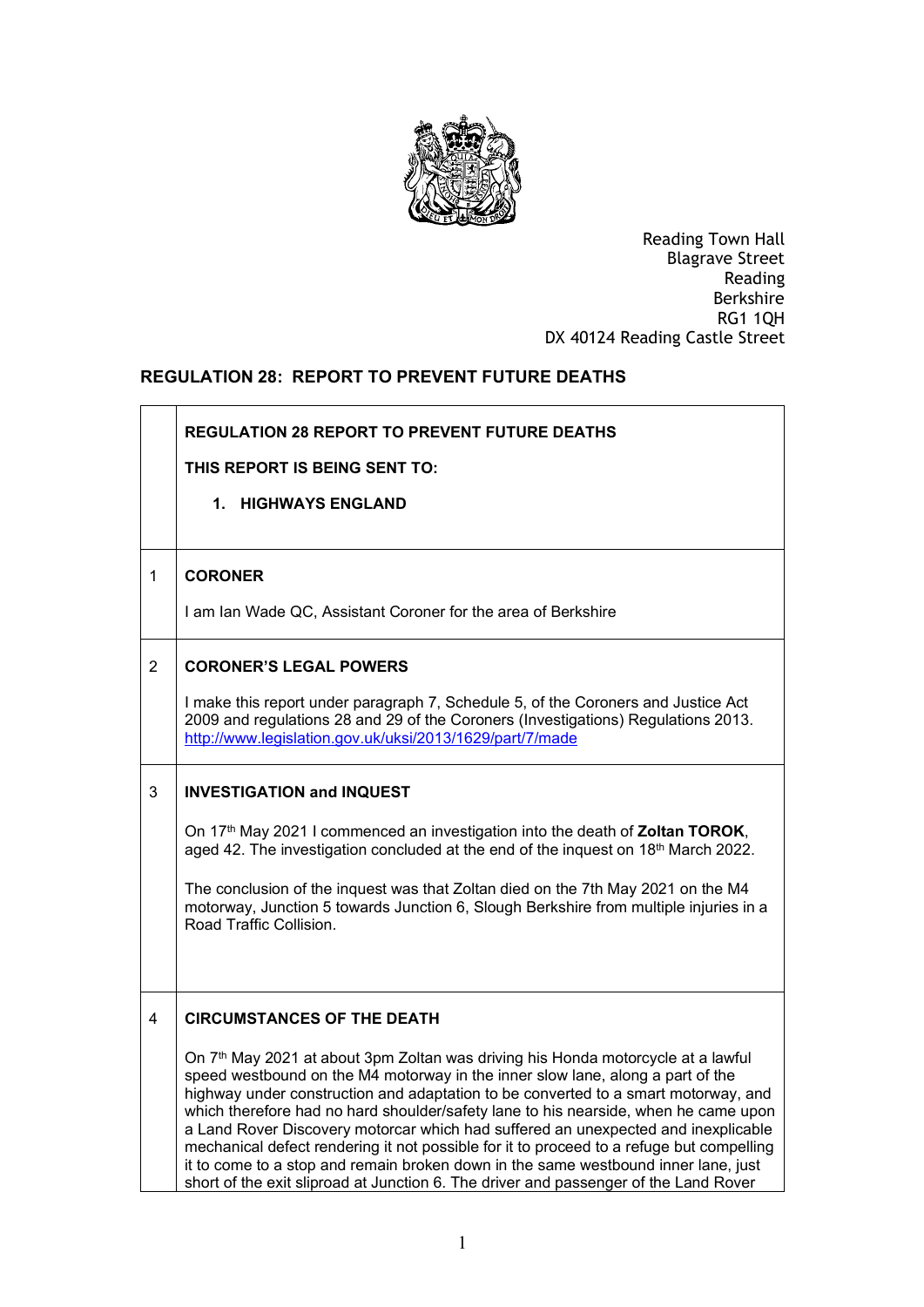|   | were able to leave the vehicle and find safety beyond the roadside barrier but their<br>presence standing by the side of the motorway momentarily distracted Zoltan's<br>attention from the road ahead and he rode into the rear of the stationary Land Rover<br>without decreasing his speed, causing catastrophic multiple injuries from which he<br>died in the highway.                                                                                                                                                                                                                                                                                                                                                                                                                                                                                                                                                                                                                                                                                                                                                                                                                                                                                                                                                                                                                                                                                                                                                                                                                                                                                                                                                                                                                                                                                                                                                                                                                                                                                                                                                                                                       |
|---|-----------------------------------------------------------------------------------------------------------------------------------------------------------------------------------------------------------------------------------------------------------------------------------------------------------------------------------------------------------------------------------------------------------------------------------------------------------------------------------------------------------------------------------------------------------------------------------------------------------------------------------------------------------------------------------------------------------------------------------------------------------------------------------------------------------------------------------------------------------------------------------------------------------------------------------------------------------------------------------------------------------------------------------------------------------------------------------------------------------------------------------------------------------------------------------------------------------------------------------------------------------------------------------------------------------------------------------------------------------------------------------------------------------------------------------------------------------------------------------------------------------------------------------------------------------------------------------------------------------------------------------------------------------------------------------------------------------------------------------------------------------------------------------------------------------------------------------------------------------------------------------------------------------------------------------------------------------------------------------------------------------------------------------------------------------------------------------------------------------------------------------------------------------------------------------|
| 5 | <b>CORONER'S CONCERNS</b><br>During the course of the Inquest the evidence revealed matters giving rise to concern.<br>In my opinion there is a risk that future deaths will occur unless action is taken. In the<br>circumstances it is my statutory duty to report to you.                                                                                                                                                                                                                                                                                                                                                                                                                                                                                                                                                                                                                                                                                                                                                                                                                                                                                                                                                                                                                                                                                                                                                                                                                                                                                                                                                                                                                                                                                                                                                                                                                                                                                                                                                                                                                                                                                                      |
|   | The MATTERS OF CONCERN are as follows: -                                                                                                                                                                                                                                                                                                                                                                                                                                                                                                                                                                                                                                                                                                                                                                                                                                                                                                                                                                                                                                                                                                                                                                                                                                                                                                                                                                                                                                                                                                                                                                                                                                                                                                                                                                                                                                                                                                                                                                                                                                                                                                                                          |
|   | (1) On the date of the death the particular section of the M4 motorway was not<br>completed as a smart motorway, but was substantially in course of<br>conversion such that to all intents and purposes it had the intended<br>characteristics of a smart motorway, specifically that there was no run-off lane<br>or safety lane or hard shoulder, but all lanes were running lanes. The edge of<br>the near side of the inner lane was a solid continuous concrete wall. The<br>inquest heard evidence from the police collision investigator that the collision<br>would not have occurred if the broken down Land Rover had been able to pull<br>out of the running lane into a refuge or onto a traditional hard shoulder.<br>(2) The hazard created for moving traffic by the obstruction of the stranded<br>vehicle was compounded by the unexpected proximity of the occupants from<br>the stranded vehicle standing immediately next to the running lane, albeit on<br>the safe side of the barrier, which is likely to have been distracting to drivers<br>moving at a typical and lawful motorway speed, and on the evidence was a<br>distraction to the deceased.<br>(3) In addition the court heard evidence from an experienced qualified<br>mechanical engineer, fellow of the Institute of Mechanical Engineers, with<br>over 40 years of professional engagement in the motor industry, that the<br>policy of mixing smart motorways with traditional hard shoulder motorways<br>created a latent risk that road users will become accustomed to treating the<br>left or inner lane of motorways as a live running lane even when it remains a<br>conventional hard shoulder, thereby endangering road users who have to pull<br>off the road onto the hard shoulder.<br>(4) The essential purpose of a motorway as a multi-lane high speed direct<br>communication between locations likely to be long distances apart is both<br>undermined, and has a tendency to potentiate risks to road users, if the<br>running lanes are liable suddenly and unexpectedly to become blocked in a<br>dynamic situation, with no refuge available to the stranded vehicle. |
| 6 | <b>ACTION SHOULD BE TAKEN</b>                                                                                                                                                                                                                                                                                                                                                                                                                                                                                                                                                                                                                                                                                                                                                                                                                                                                                                                                                                                                                                                                                                                                                                                                                                                                                                                                                                                                                                                                                                                                                                                                                                                                                                                                                                                                                                                                                                                                                                                                                                                                                                                                                     |
|   | In my opinion action should be taken to prevent future deaths and I believe you have<br>the power to take such action.                                                                                                                                                                                                                                                                                                                                                                                                                                                                                                                                                                                                                                                                                                                                                                                                                                                                                                                                                                                                                                                                                                                                                                                                                                                                                                                                                                                                                                                                                                                                                                                                                                                                                                                                                                                                                                                                                                                                                                                                                                                            |
| 7 | YOUR RESPONSE                                                                                                                                                                                                                                                                                                                                                                                                                                                                                                                                                                                                                                                                                                                                                                                                                                                                                                                                                                                                                                                                                                                                                                                                                                                                                                                                                                                                                                                                                                                                                                                                                                                                                                                                                                                                                                                                                                                                                                                                                                                                                                                                                                     |
|   | You are under a duty to respond to this report within 56 days of the date of this report,<br>namely by 16th May 2022. I, the coroner, may extend the period.                                                                                                                                                                                                                                                                                                                                                                                                                                                                                                                                                                                                                                                                                                                                                                                                                                                                                                                                                                                                                                                                                                                                                                                                                                                                                                                                                                                                                                                                                                                                                                                                                                                                                                                                                                                                                                                                                                                                                                                                                      |
|   | Your response must contain details of action taken or proposed to be taken, setting<br>out the timetable for action. Otherwise you must explain why no action is proposed.                                                                                                                                                                                                                                                                                                                                                                                                                                                                                                                                                                                                                                                                                                                                                                                                                                                                                                                                                                                                                                                                                                                                                                                                                                                                                                                                                                                                                                                                                                                                                                                                                                                                                                                                                                                                                                                                                                                                                                                                        |